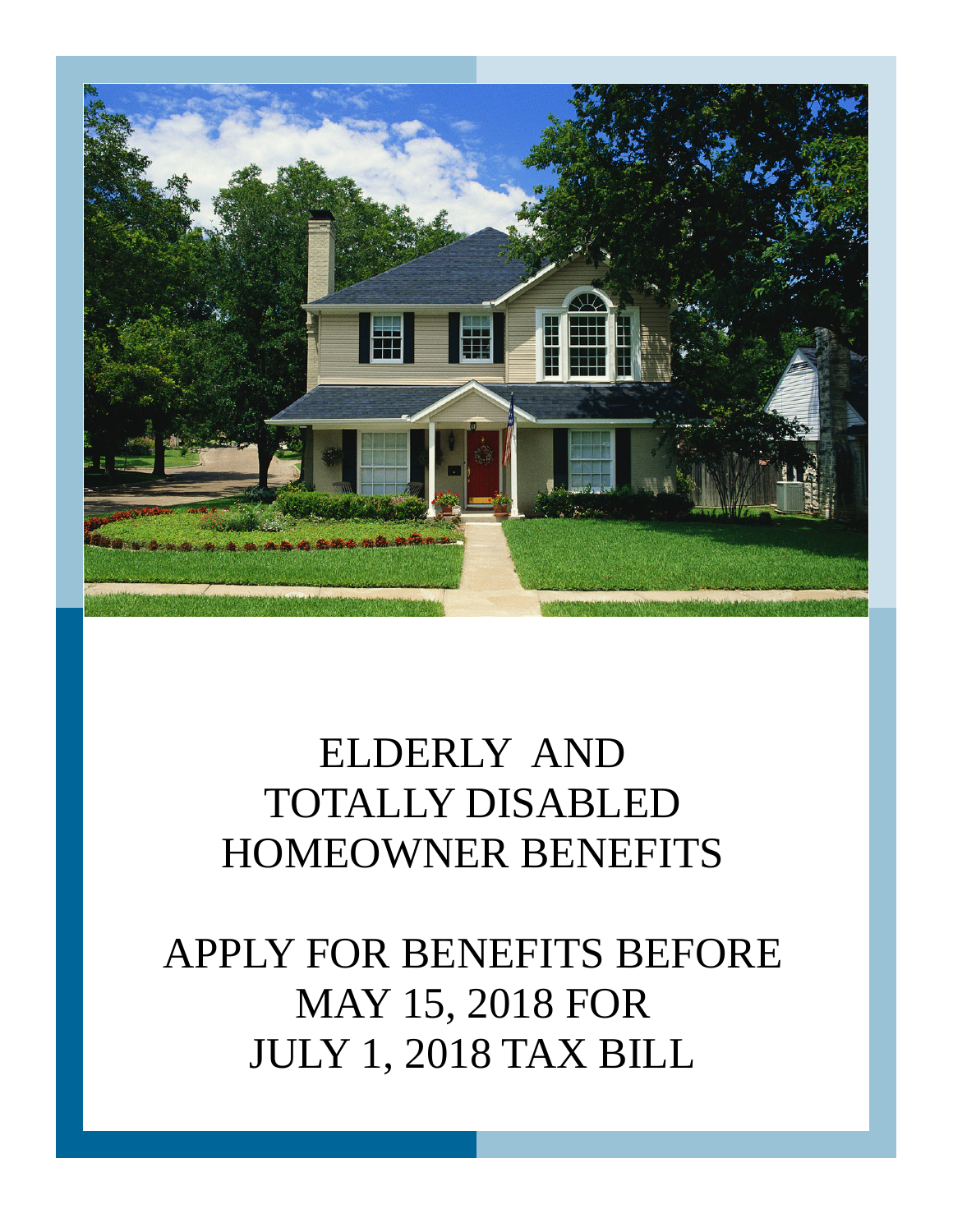### *FOR QUALIFIED ELDERLY AND DISABLED CITIZENSBRANFORD TAX CREDIT PROGRAM*

The town recently amended the *Tax Credit for Qualified Elderly and Disabled Citizens* ordinance to allow a credit of \$300.00 (subject to change based on cap) to be directly deducted from your tax bill. The credit will appear on your July 1, 2018 tax bill.

To qualify:

- The applicant or applicants must be on the State of Connecticut Elderly and Totally Disabled Tax Program.
- The applicant or applicants must own their own home.
- The applicant or applicants must meet the following income guidelines:

Individuals must have an annual income of less than \$35,300

Married couples must have an annual income of less than \$43,000

• The application must be received no later than May 15, 2018.

**For questions concerning this program please contact the Assessor's Office at 488-2039.**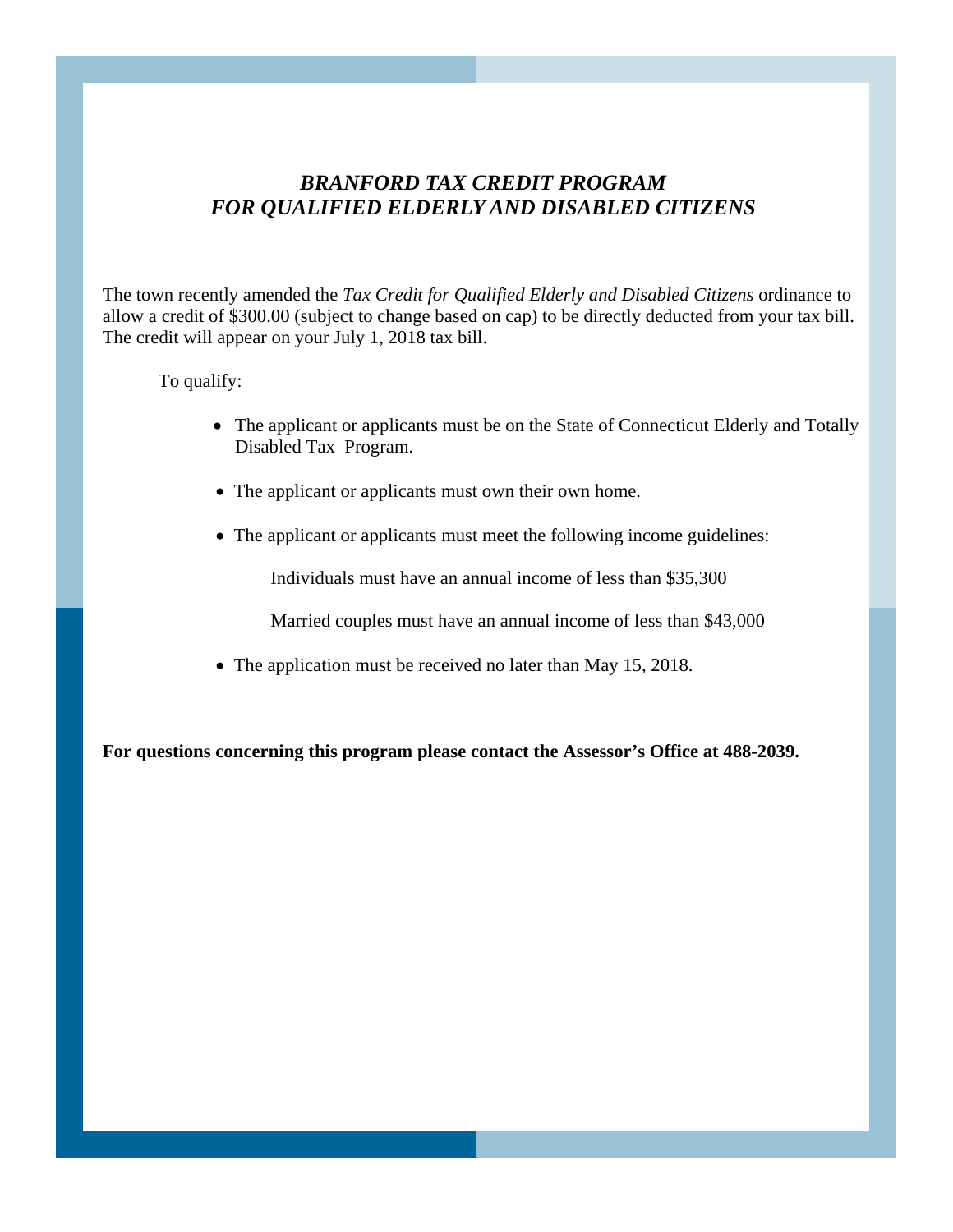## **STATE OF CONNECTICUT ELDERLY AND TOTALLY DISABLED HOMEOWNER PROGRAM QUALIFYING INCOME**

The following tables show the levels for qualifying income for the Elderly and Totally Disabled Tax Relief Program application to be filed in the year **2018** using your **2017 Income**. Income levels are adjusted by the state yearly.

| 2017 Qualifying Income |          | State Tax Credit % |           | Tax Credit Maximum |           | Tax Credit Minimum |           |
|------------------------|----------|--------------------|-----------|--------------------|-----------|--------------------|-----------|
| Over                   | Tо       | Married            | Unmarried | Married            | Unmarried | Married            | Unmarried |
| $$-0$                  | \$17,700 | 50%                | 40%       | \$1,250            | \$1,000   | \$400              | \$350     |
| 17,700                 | 23,700   | 40                 | 30        | 1.000              | 750       | 350                | 250       |
| 23,700                 | 29,600   | 30                 | 20        | 750                | 500       | 250                | 150       |
| 29,600                 | 35,300   | 20                 | 10        | 500                | 250       | 150                | 150       |
| 35,300                 | 43,000   | 10                 | $-()$ -   | 250                | -0-       | 150                | $-()$     |

Homeowners Filing period February 1 – May 15, 2018

**Medicare Premiums,** effective January 1, 2017, are \$109.00 on average per month per individual already on Part B. People who started Part B beginning January 1, 2017 or later (new enrollees) were not protected and paid the new standard premium of \$134.00. Annual Medicare Premiums for the year 2017 therefore were \$1,308.00 for a single applicant paying an average \$109.00 monthly premium or \$2,616.00 for married applicants paying the average \$109.00 monthly premium or \$1,608.00 for a single applicant and \$3,216.00 for married appicants paying the \$134.00 monthly premium. WE WILL CONTINUE TO REQURE A FORM SSA1099 OR IT'S EQUIVALENT FOR EACH HOMEOWNER APPLICANT AT TIME OF APPLICATION.